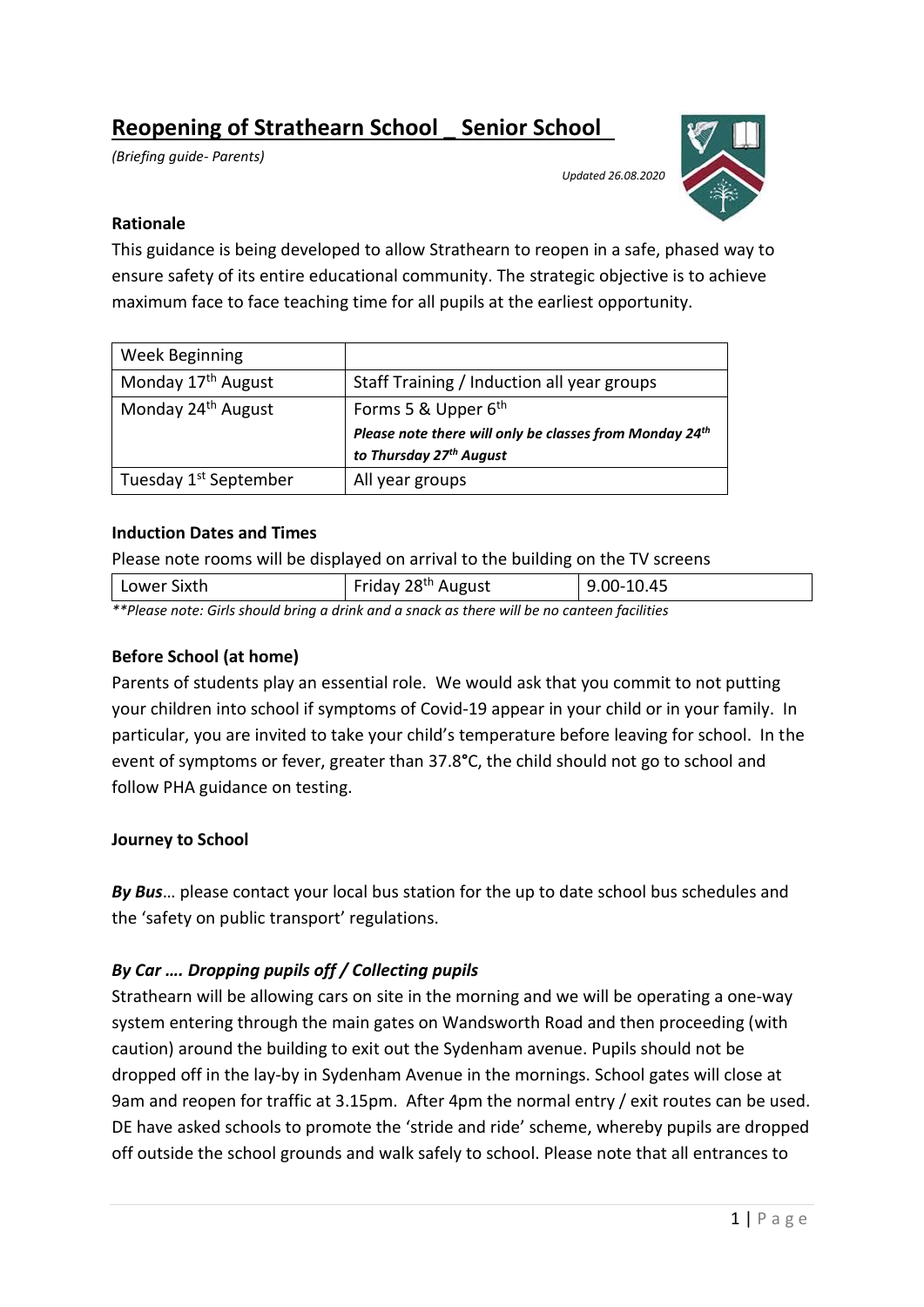the school will remain open until 8.45am, therefore drop off can be at any point around the building.

# **Entering the building**

- Entrance into the school will be strictly prohibited for any adult outside the staff team.
- The rule of physical distance of 2 meters (between adults) must be respected in all contexts (arrival and in the school, in the parking area, during recreation, in corridors, canteen etc.)
- There will be no supervision in the classroom until 8.45am
- Students should use the hand sanitisers as they enter the building, go directly to their registration classroom, leave their belongings at an assigned desk and then wash their hands in the school bathrooms.

# **Hygiene practices**

Regular and thorough attention to hygiene is paramount for the School to deter the spread of the virus. We will continue to operate the 'catch it, bin it, kill it' approach and have appropriate signage to illustrate this.

- Soap dispensers are available at all toilets in the school. In addition to that, we have installed disposable paper towels in all the toilets so that pupils can dry their hands without risk of transmission. Please also remind your children of these practices at home before returning to school. A good hand wash should last 20 seconds. Regular reminders will be made at school.
- Hand washing must be done: on arrival, before and after going to the toilet, after blowing your nose, coughing or sneezing and as much as necessary after handling possibly contaminated objects and finally in the afternoon before going home.
- The premises will be cleaned thoroughly every day.
- Each room will be equipped with a sanitation box.
- Rooms will be kept well ventilated by the opening of windows.
- The cleaning schedule for the school has been reviewed and is adhering to all PHA, COVID-19 requirements.

# **Classes**

Strathearn will be implementing a 'flexible' timetable as a means of reducing the movement of pupils and to satisfy the social distancing guidance of:

- increasing separation; and
- decreasing interaction.
- There have been reconfigured classrooms to ensure that we meet the social distancing guidance.
- Forms 1 to 3 will remain in the 'bubble' format; for the majority of their classes, whereby the teachers will move to them.
- As far as possible in Key Stage Three, each student will have their own desk during the day. We are aware that this will considerably change the pedagogies put in place by the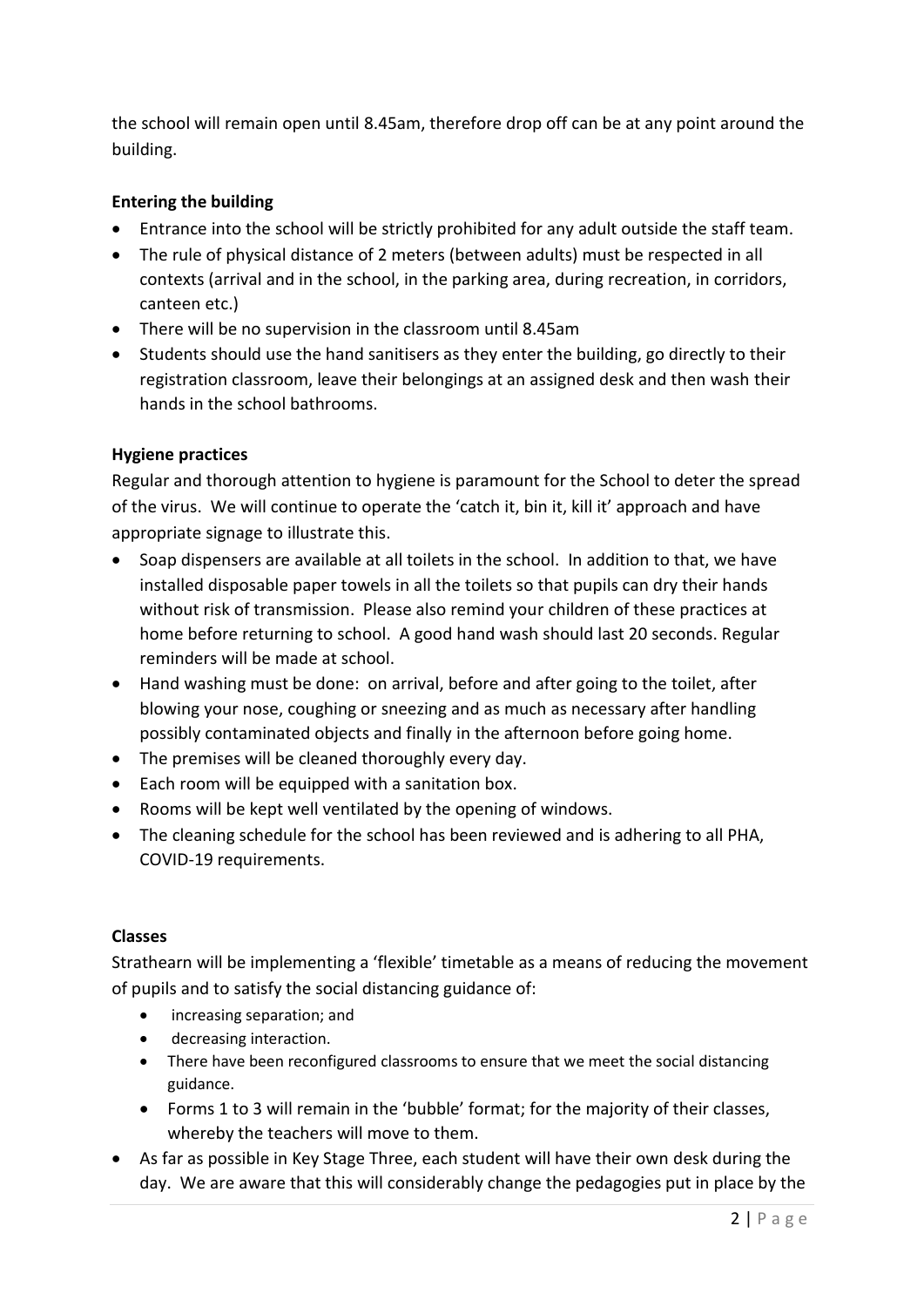teachers, the children will experience things that will not seem 'normal' to them compared to what they knew before. Nor can the equipment be used in its entirety and in the same way.

#### **Blended Learning**

In exceptional circumstances, it will be necessary to employ some blended learning practices, due to the absence of pupils from school in accordance with guidance regulations. Where capacity and/or safety constraints and well-being considerations mean that children cannot learn in school for some or all of the time, appropriate provision should be made for remote learning pursuant to local circumstances.

#### **School Uniform**

PHA guidance has determined that it is safe to wear clean School Uniform. Summer or winter uniform is acceptable. On days when pupils have a PE period they should come to school in full PE kit.

#### *Face Coverings*

*It is recommended that pupils wear a face covering in corridors and other communal areas. They must be plain and neutral in colour.*

#### **Corridors**

While travel in corridors is viewed as low risk, school will be operating a 'one way' system to maintain distancing.

The one way system will use floor markings and other visual cues to direct the flow of pupils.

#### **Break and Lunch times**

These 'social' times will be supervised by staff to ensure that social distancing guidelines remain. The common rooms will all remain closed and pupils will remain in their period 6 or bubble rooms for the majority of their lunch times. There will be staggered break times. Sixth form pupils will remain 'on-site' for their lunch period.

#### **School Equipment**

Pupils should only bring the items necessary for the school day as there will be no access to the locker areas. Pupils will be responsible for their own personal belongings. Bags should not be left unattended outside of the classrooms. Personal equipment must be brought by the student (notebooks, pens etc.) and then kept in their school bag in its place. It should